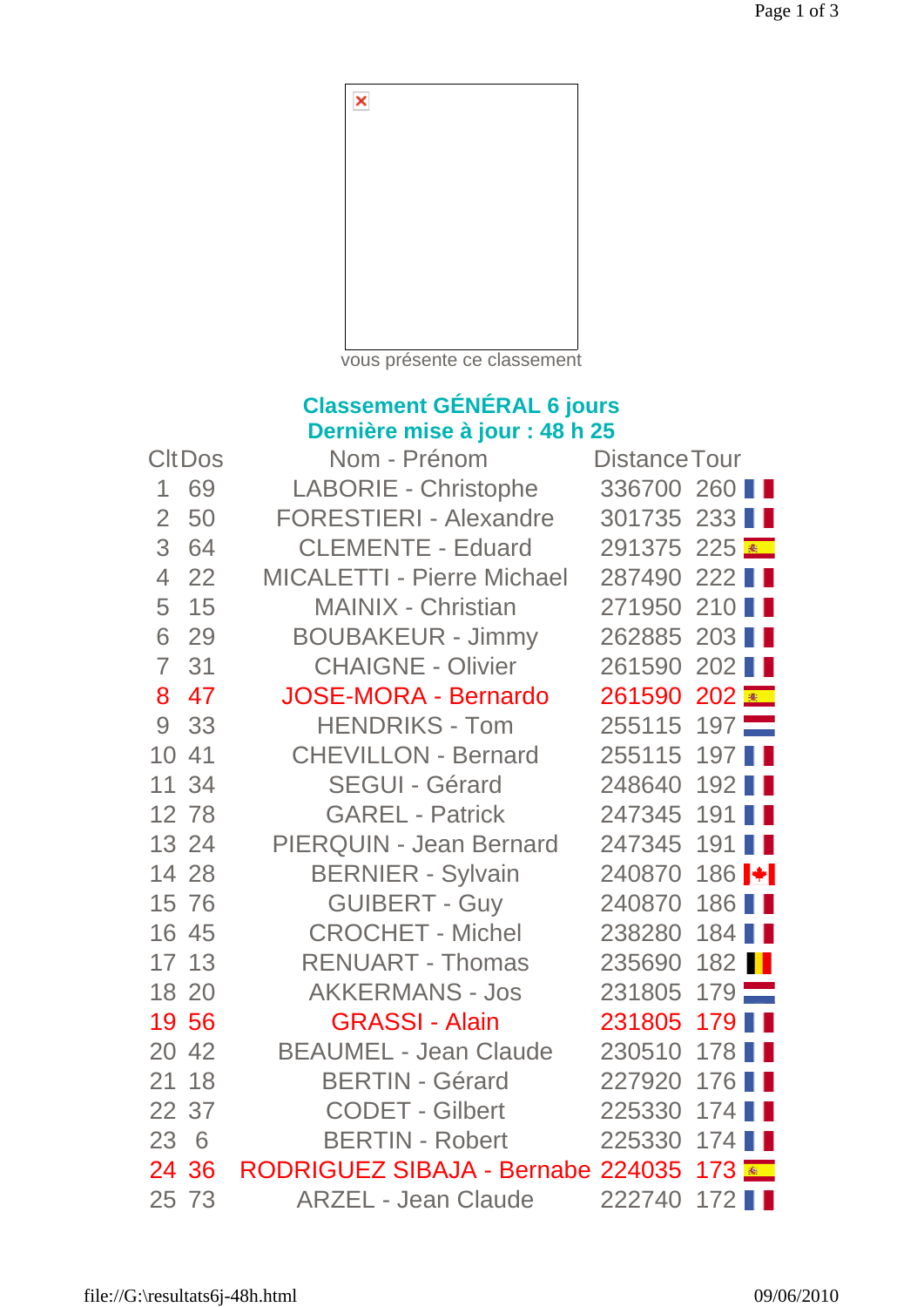| 26 79 | <b>KLUKA - Peter</b>              | 222740 172                       |               |
|-------|-----------------------------------|----------------------------------|---------------|
| 27 16 | <b>DOUMONT - Bernard</b>          | 221445 171                       |               |
| 28 40 | <b>CHEVILLON - Mimi</b>           | 220150 170                       |               |
| 29 35 | <b>DIEUMEGARD - Philippe</b>      | 218855 169                       |               |
| 30 9  | <b>CORREDOR - Floreal</b>         | 217560                           | 168 <b>II</b> |
| 31 51 | <b>SAUTEREAU - Christian</b>      | 213675 165                       |               |
| 32 57 | <b>WHECLER - Frédéric</b>         | 212380 164                       |               |
| 33 26 | <b>CHOMONT - Guy</b>              | 208495 161                       |               |
| 34 11 | <b>BETAILLE - Roger</b>           | 207200 160                       |               |
| 35 30 | <b>BOGEVIG - Peter</b>            | $205905$ 159                     |               |
| 36 52 | <b>CALVO - Jean Charles</b>       | 205905 159                       |               |
| 37 7  | <b>SORENSEN - Richard Stanley</b> | 204610 158                       |               |
| 38 71 | JÄGER - Ruth                      | 202020 156                       |               |
| 39 67 | <b>DUMONCEAU - Yannick</b>        | 200725 155                       |               |
| 40 32 | <b>GOUIN - Michel</b>             | 200725 155 $\blacktriangleright$ |               |
| 41 54 | <b>BEAUVAIS - Anne</b>            | 199430 154                       |               |
| 42 48 | <b>EMONIERE - Philippe</b>        | 199430 154                       |               |
| 43 72 | <b>THIEBAULT - Jean</b>           | 196840 152 ■                     |               |
| 44 38 | <b>VAN GEENE - Regina</b>         | 195545 151                       |               |
| 45 43 | <b>MELENDEZ PEREZ - Alberto</b>   | 194250 150                       |               |
| 46 17 | <b>WOILLOT - Olivier</b>          | 192955 149 ■                     |               |
| 47 75 | <b>VIGUIE - Jean Philippe</b>     | 191660 148                       |               |
| 48 3  | <b>FLAMENT - Jacques</b>          | 190365 147                       |               |
| 49 59 | <b>JEANNIN - Christian</b>        | 189070 146                       |               |
| 50 5  | <b>SIMONS - Marie Jeanne</b>      | 187775 145                       |               |
| 51 10 | <b>ARPAILLANGE - Didier</b>       | 187775 145                       |               |
| 52 14 | <b>VELLY - Christian</b>          | 183890 142 ■                     |               |
| 53 23 | ESPINO - José Roberto             | 182595 141                       |               |
| 54 39 | <b>MARTINEZ - Alain</b>           | 180005 139 ■                     |               |
| 55 49 | <b>COMTE - Pascal</b>             | 180005 139                       |               |
| 56 65 | <b>FRANC - Philip</b>             | 180005 139                       |               |
| 57 4  | PERON - Pascal                    | 176120 136                       |               |
| 58 44 | <b>ISMAILI - Anisse</b>           | 172235 133 *                     |               |
| 59 53 | <b>LIENARD - Philippe</b>         | 169645 131                       |               |
| 60 80 | CASPER - Alain                    | 168350 130                       |               |
| 61 70 | <b>LHERITIER - Michel</b>         | 168350 130                       |               |
| 62 63 | <b>LEBRUN - Thierry</b>           | 160580 124 ■                     |               |
| 63 60 | <b>MICHEL - Patrick</b>           | 155400 120                       |               |